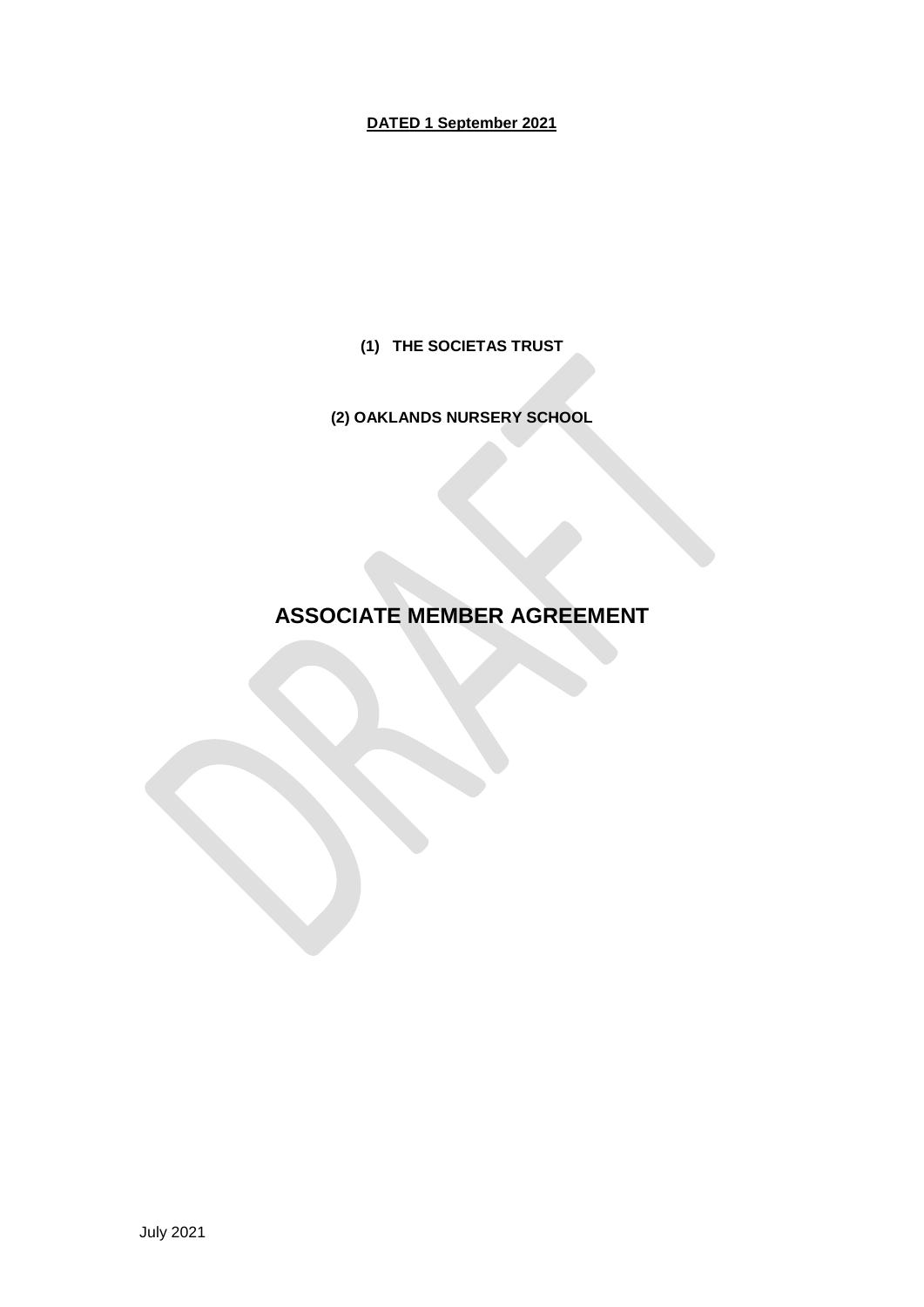# **BETWEEN:**

(1) **THE SOCIETAS TRUST** a company limited by guarantee registered in England and Wales (company number 09987031) whose registered office is situated at Ellison Primary Academy, Newcastle-under-Lyme ("the Trust")

(3) **THE GOVERNING BODY OF OAKLANDS NURSERY SCHOOL** of Oaklands Avenue, Newcastle-under-Lyme ("the Nursery")

#### **HEREINAFTER REFERRED TO AS THE PARTIES**.

#### **WHEREAS**

- (A) The company is a Multi Academy Trust incorporating 5 academies in the North Staffordshire area
- (B) The Nursery is a Maintained Nursery School maintained by Staffordshire County Council
- (C) The Trust and the Nursery have agreed from the date of this Agreement to collaborate with each other and this Agreement is intended to set out the terms of the collaboration and will in particular set out the vision as well set out the responsibilities and communication mechanisms between the Trust and the Nursery.

#### **1 DEFINITIONS AND INTERPRETATION**

1.1 In this Agreement the following words shall have the following meanings:-

Stakeholder – anyone with a vested interest in any of the parties (e.g. Staff Members, Governors, Pupils, Parents etc.)

- 1.2 In this Agreement (except where the context otherwise requires):
	- 1.2.1 use of the singular includes the plural (and *vice versa*) and use of any gender includes the other genders;
	- 1.2.2 a reference to a party is to a party to this Agreement and shall include that party's personal representatives, successors or permitted assignees;
	- 1.2.3 a reference to persons includes natural persons, firms, partnerships, bodies corporate and corporations, and associations, organisations, governments, states, foundations, trusts and other unincorporated bodies (in each case whether or not having separate legal personality and irrespective of their jurisdiction of origin, incorporation or residence); and
	- 1.2.4 a reference to a Clause or Schedule is to the relevant clause of or schedule to this Agreement; a reference to a sub-clause or paragraph is to the relevant sub-clause or paragraph of the Clause or Schedule in which it appears.
- 1.3 The Schedules form an integral part of this Agreement and have effect as if set out in full in the body of this Agreement. A reference to this Agreement includes the Schedules.
- 1.4 In the event of any conflict or inconsistency between the Clauses and the Schedules of this Agreement, the Clauses shall prevail.
- 1.5 General words are not to be given a restrictive meaning because they are followed by particular examples, and any words introduced by the terms "including", "include", "in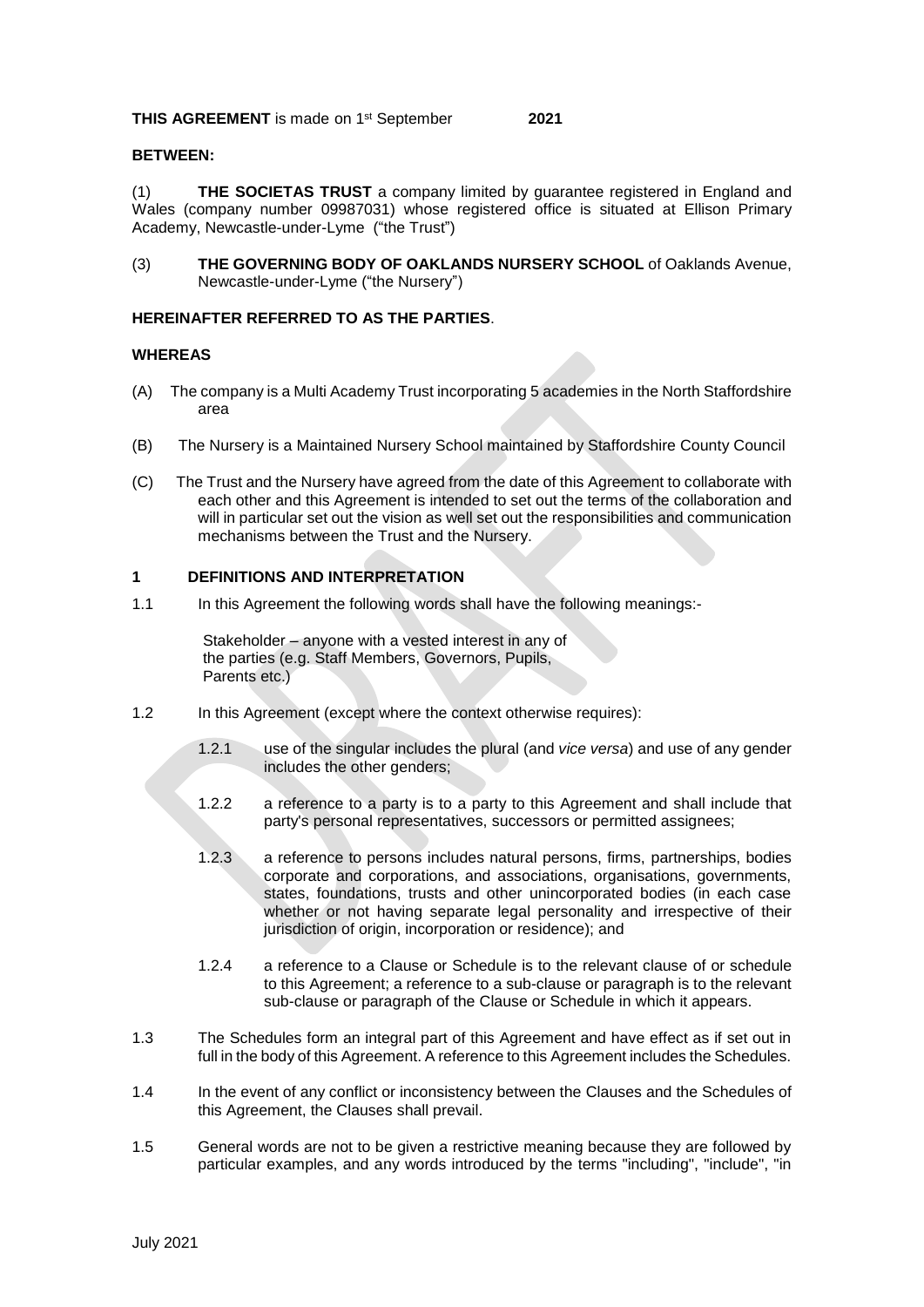particular" or any similar expression will be construed as illustrative and the words following any of those terms will not limit the sense of the words preceding those terms.

1.6 Any reference to a statute, statutory provision or statutory instrument includes a reference to that statute, statutory provision or statutory instrument together with all rules and regulations made under it as from time to time amended, consolidated or reenacted

#### **2. GOALS AND OBJECTIVES**

2.1 In signing this Agreement, the parties agree to fully collaborate with one another at all levels to the benefit of their respective stakeholders and the wider communities they each serve; to bring about harmonisation of statutory policies and procedures, where possible; to respect each other's ethos and values at all times; to promote the good working relationship of the parties whenever and wherever possible.

#### **3. COLLABORATION VALUES**

3.1 The underlying values of this Agreement are rooted in honesty, transparency and mutual respect. Each of the parties, in signing this agreement, agrees to respect and abide by these values and all those values held by the other parties.

#### **4. ROLES AND RESPONSIBILITIES**

4.1 The parties, in signing this Agreement, agree to be responsible for the success of the Agreement to the benefit of their respective stakeholders and the wider communities they each serve. For the Trust, the CEO ultimately has this responsibility, and for the Nursery, the responsibility ultimately lies with the Head Teacher.

#### **5. EVALUATION**

5.1 It shall be for the parties, both individually and jointly, to evaluate the success of this Agreement to the benefit of their respective stakeholders and the wider communities they each serve. The Agreement shall be reviewed annually by all the parties.

#### **6. DECISION MAKING**

- 6.1 Whilst this Agreement does not contractually bind the parties, nor make the parties legally responsible for each other, it is recognised that the parties, whilst working together in the interest of their respective stakeholders and the wider communities they each serve, may take joint decisions from time to time. Where decisions are taken jointly, all the parties will seek to abide by them to the best of their abilities.
- 6.2 Each party will also have associate representation in the governance arrangements of the other parties.

### **7. RESOLVING CONFLICTS**

7.1 Where conflicts arise, it will be for the parties to work together constructively to resolve them in the interest of their respective stakeholders and the wider communities they each serve. Should such a resolution not be possible, then the affected parties may serve notice on the other parties to terminate the Agreement.

#### **8. JOINT PLANNING OF THE COLLABORATION BETWEEN THE PARTIES INCLUDING COMMUNICATION AS SET OUT IN SCHEDULE 1.**

8.1 The parties, under the terms of this agreement, will also abide by the joint planning of the collaboration, including communication, as set out in Schedule 1.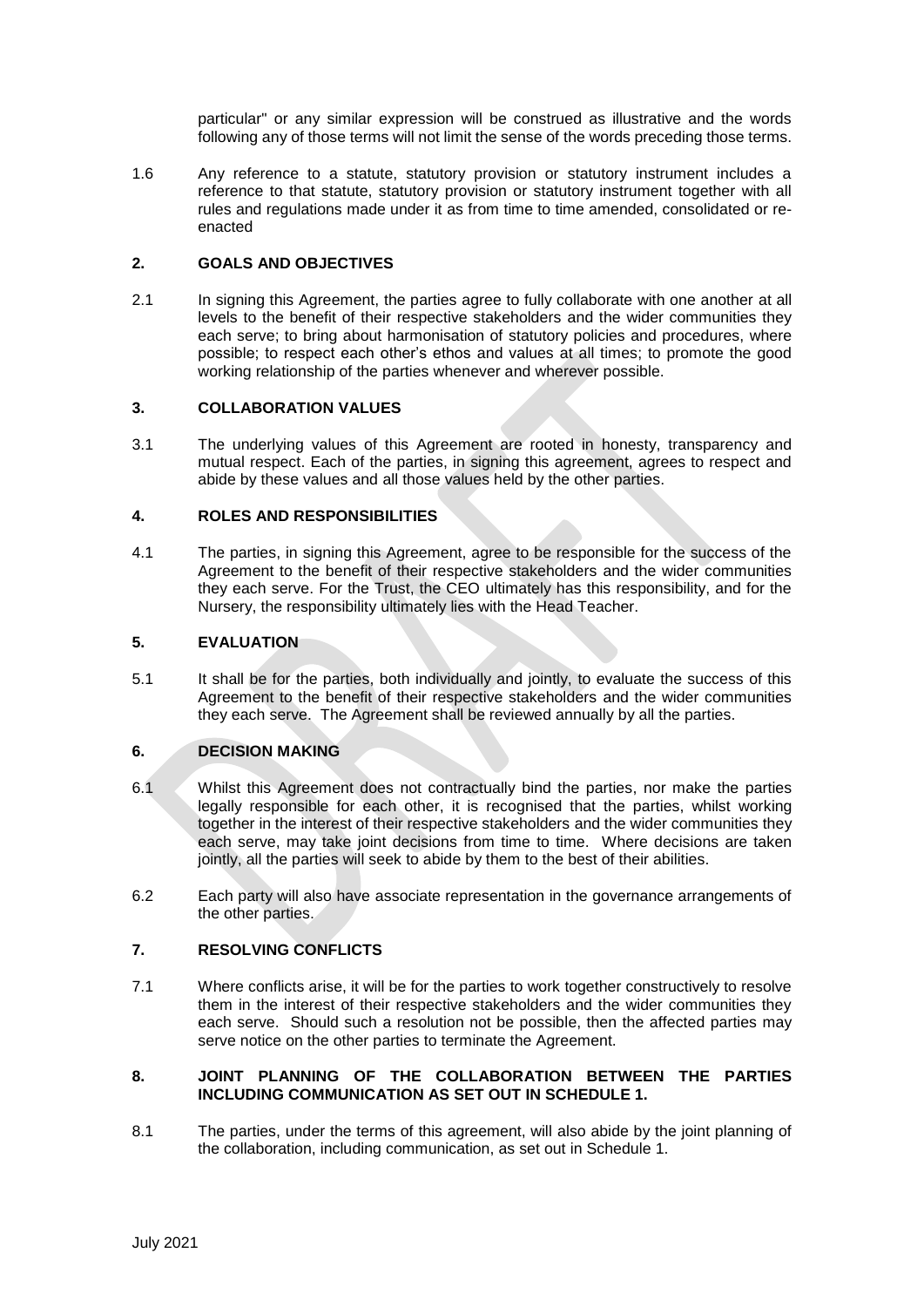#### **9. OTHER OBLIGATIONS OF THE TRUST UNDER THIS AGREEMENT INCLUDING A DESCRIPTION OF THE SERVICES TO BE PROVIDED AS SET OUT IN SCHEDULE 2**

9.1 The Trust, under the terms of this agreement, will also abide by its other obligations, including the provision of a number of benefits and services to the Nursery, as set out in Schedule 2. The annual cost to the Nursery for Trust led services will be £3,500, plus £1,200 for Caretaker Support to be provided by Ellison Primary Academy. Billing will be termly in arears. This arrangement will be reviewed on an annual basis.

#### **10. OTHER OBLIGATIONS OF THE NURSERY UNDER THIS AGREEMENT AS SET OUT IN SCHEDULE 3**

10.1 The Nursery, under the terms of this Agreement, will also abide by the list of its other obligations as set out in Schedule 3.

#### **11. CONFIDENTIALITY**

Each party undertakes to the others that it will keep the contents of this Agreement, and any other information or data exchanged between the parties, confidential as between the parties and the Department for Education (or its successors) except to the extent that disclosure is required by law.

#### **12. THIRD PARTIES**

No person who is not a party to this Agreement is intended to reserve a benefit under, or be entitled to enforce, this Agreement pursuant to the Contracts (Rights of Third Parties) Act 1999 (the "Act") save that any Contractor may enjoy the benefit and enforce the terms of this Agreement in accordance with the Act. Notwithstanding this, neither the Council nor the Governing Body nor the Company require the consent of any Contractor to rescind or vary this Agreement at any time, even if that variation or rescission affects the benefits conferred on such Contractor.

#### **13. FORCE MAJEURE**

Neither party will be liable to the other for any delay or non-performance of its obligations under this Agreement arising from any cause or causes beyond its reasonable control.

#### **14. GENERAL**

- 14.1 No forbearance or delay by either party in enforcing its rights will prejudice or restrict the rights of that party, and no waiver of any such rights or of any breach of any contractual terms will be deemed to be a waiver of any other right or of any later breach.
- 14.2 No variation of this Agreement will be valid unless recorded in writing and signed by or on behalf of each of the parties to this Agreement.
- 14.3 If any provision of this Agreement (or part of any provision) is found by any court or other authority of competent jurisdiction or illegal, the other provisions will remain unaffected and in force.
- 14.4 Nothing in this Agreement will be construed as constituting or evidencing any partnership, contract of employment or joint venture of any kind between either of the parties or as authorising either party to act as agent for the other. Neither party will have authority to make representations for, act in the name or on behalf of or otherwise to bind the other party in any way.
- 14.5 Neither party will make any announcement relating to this Agreement or its subject matter without the prior written approval of the other party (such approval not to be unreasonably withheld or delayed).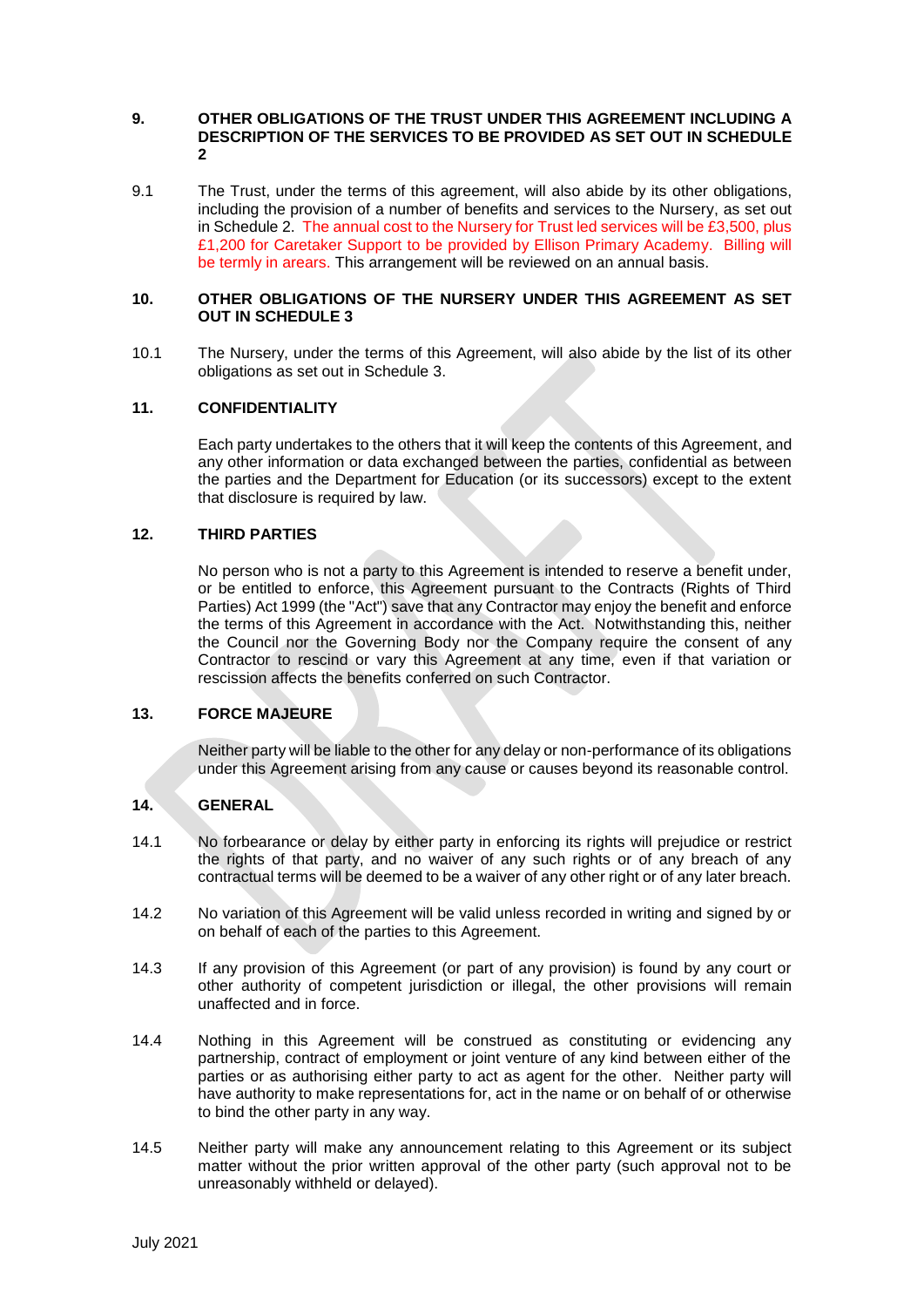- 14.6 Each party will, at the request of the other party and its own cost, do (or procure others to do) everything necessary to give the other party the full benefit of this Agreement.
- 14.7 Any notice required to be given under this Agreement shall be in writing and shall be delivered personally, or sent by pre-paid first class or recorded delivery or by commercial courier, to each party required to receive the notice at the addresses specified by the relevant party by written notice to the other (and if no such address is specified), the address set out at the front of this Agreement.
- 14.8 Any notice shall be deemed to have been duly received:
	- 14.8.1 if delivered personally, when left at the address and for the contract referred to in this Clause; or
	- 14.8.2 if sent by pre-paid first class post or recorded delivery, at 9.00 a.m. on the second business day after posting; or
	- 14.8.3 if delivered by commercial courier, on the date and at the time that the courier's delivery receipt is signed.
- 14.9 A notice required to be given under this Agreement shall not be validly given if sent by email.
- 14.10 This Agreement may be executed in any number of counterparts, each of which will be an original and all of which will together constitute a single agreement.
- 14.11 This Agreement constitutes the entire agreement and understanding between the parties in respect of the matters dealt with in and supersedes any previous agreement between the parties.
- 14.12 Each of the parties acknowledge and agrees that in entering into this Agreement it does not rely on, and will have no remedy in respect of, any statement, representation, warranty or understanding (whether negligently or innocently made) of any person (whether party to this Agreement or not) other than as expressly set out in this Agreement.

#### **15. GOVERNING LAW AND JURISDICTION**

- 15.1 This Agreement will be governed by and interpreted in accordance with the law of England and Wales.
- 15.2 Each party irrevocably submits to the exclusive jurisdiction of the courts of England and Wales over any claim or matter arising under or in connection with this Agreement.

| $S$ <b>IGNED</b> by $\_\_\_\_\_\_\_\_\$ |  |
|-----------------------------------------|--|
| Duly authorised on behalf of the        |  |
| <b>THE TRUST</b>                        |  |
|                                         |  |
|                                         |  |
| Duly authorised on behalf of the        |  |
| <b>THE NURSERY</b>                      |  |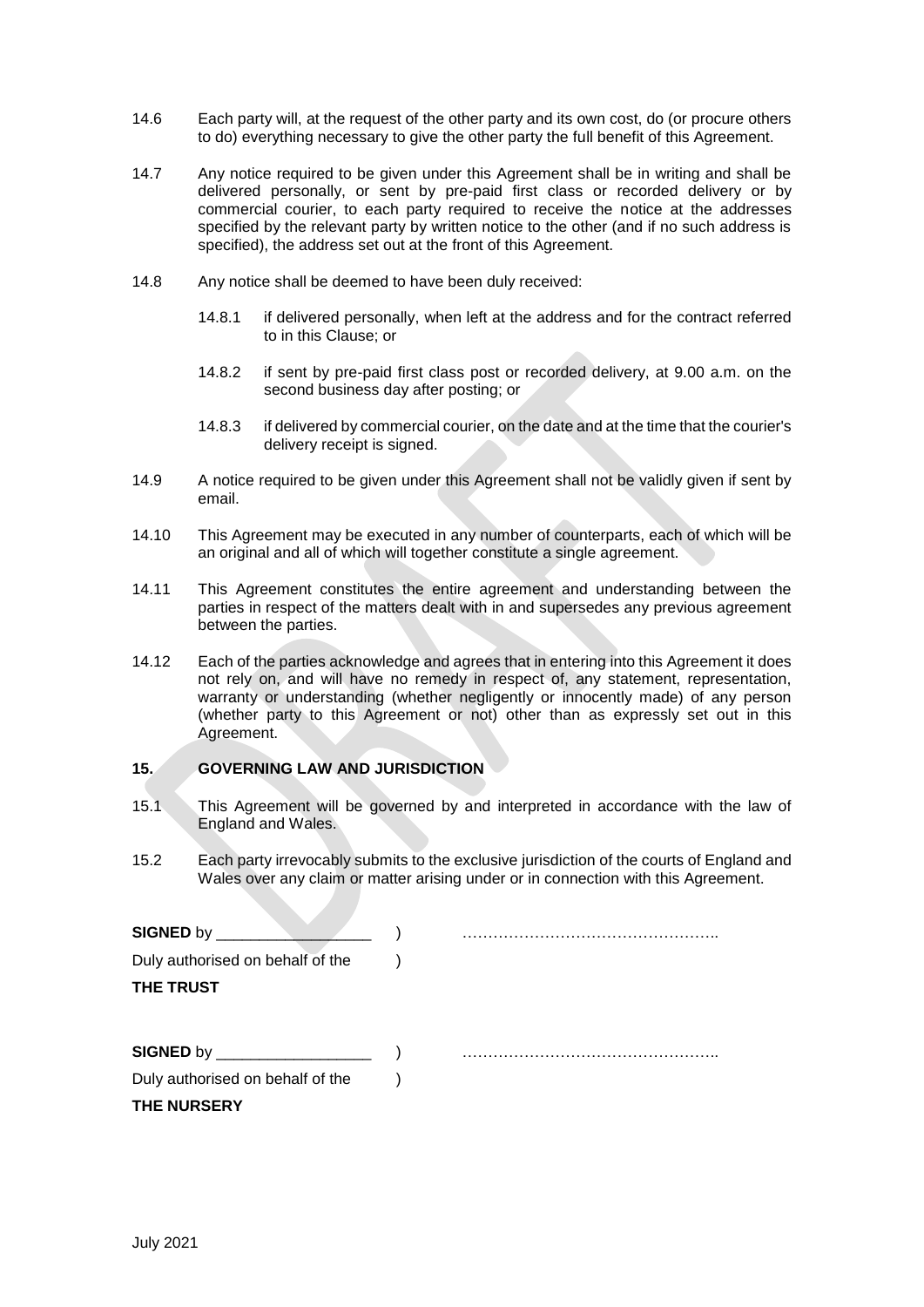# **SCHEDULE 1**

#### **JOINT PLANNING OF THE COLLABORATION BETWEEN THE PARTIES INCLUDING COMMUNICATION**

The parties to the agreement undertake to work collaboratively in such areas as:-

- 1. Share with and educate stakeholders about the services provided jointly by the parties though meetings, events and marketing materials;
- 2. Professional Development and networking opportunities for staff;
- 3. Regular meetings to drive collaborative planning, alignment and structures that work to improve student success and development – the Head Teacher (or a representative) of the Nursery to be invited to attend all Trust Board, Executive Board and Steering Group meetings as an associate member; the Chair (or a representative) of the Governing Body of the Nursery to be invited to attend all Trust Board and Chairs' Group meetings as an associate member; the CEO of the Trust to be invited to attend all Governing Body meetings of the Nursery as an associate member.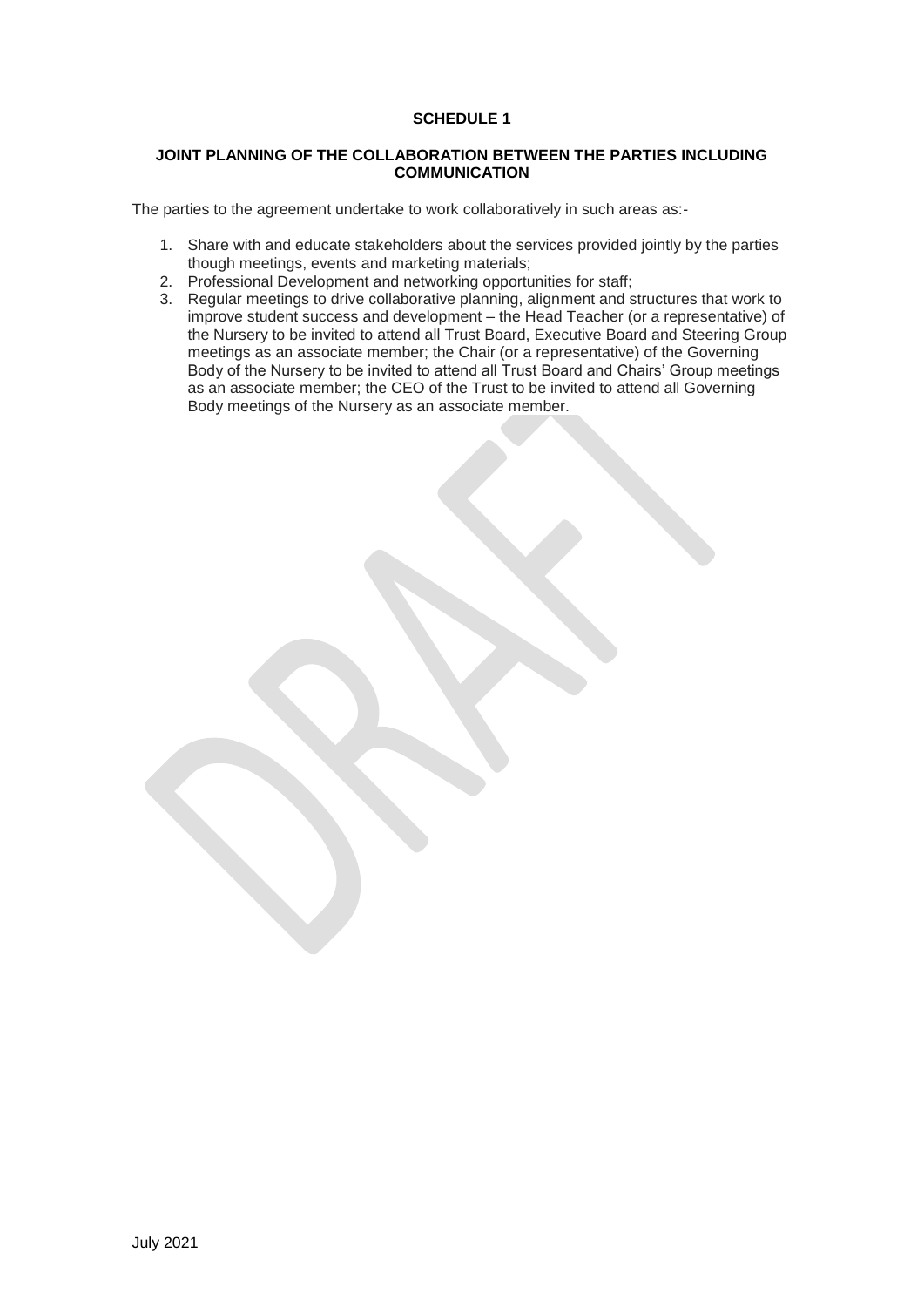# **SCHEDULE 2**

#### **OTHER OBLIGATIONS OF THE TRUST UNDER THIS AGREEMENT INCLUDING A DESCRIPTION OF THE SERVICES TO BE PROVIDED**

Under the terms of this agreement, the Trust undertakes to provide the following services to the Nursery:-

- Payroll Services (from 1 October 2019);
- HR Consultancy (from 1 October 2019);
- Support from the Central Team;
- Termly Performance Reviews in-line with Trust's APR Framework (Optional);
- Governor Support (including Gold package of support from the NGA);
- Internal Audit (Optional);
- Data Protection Services;
- Site Supervisor Support (1 day per Calendar Month from 1 September 2021)\*
- SENCO Support as and when required

\*to be provided by Ellison Primary Academy